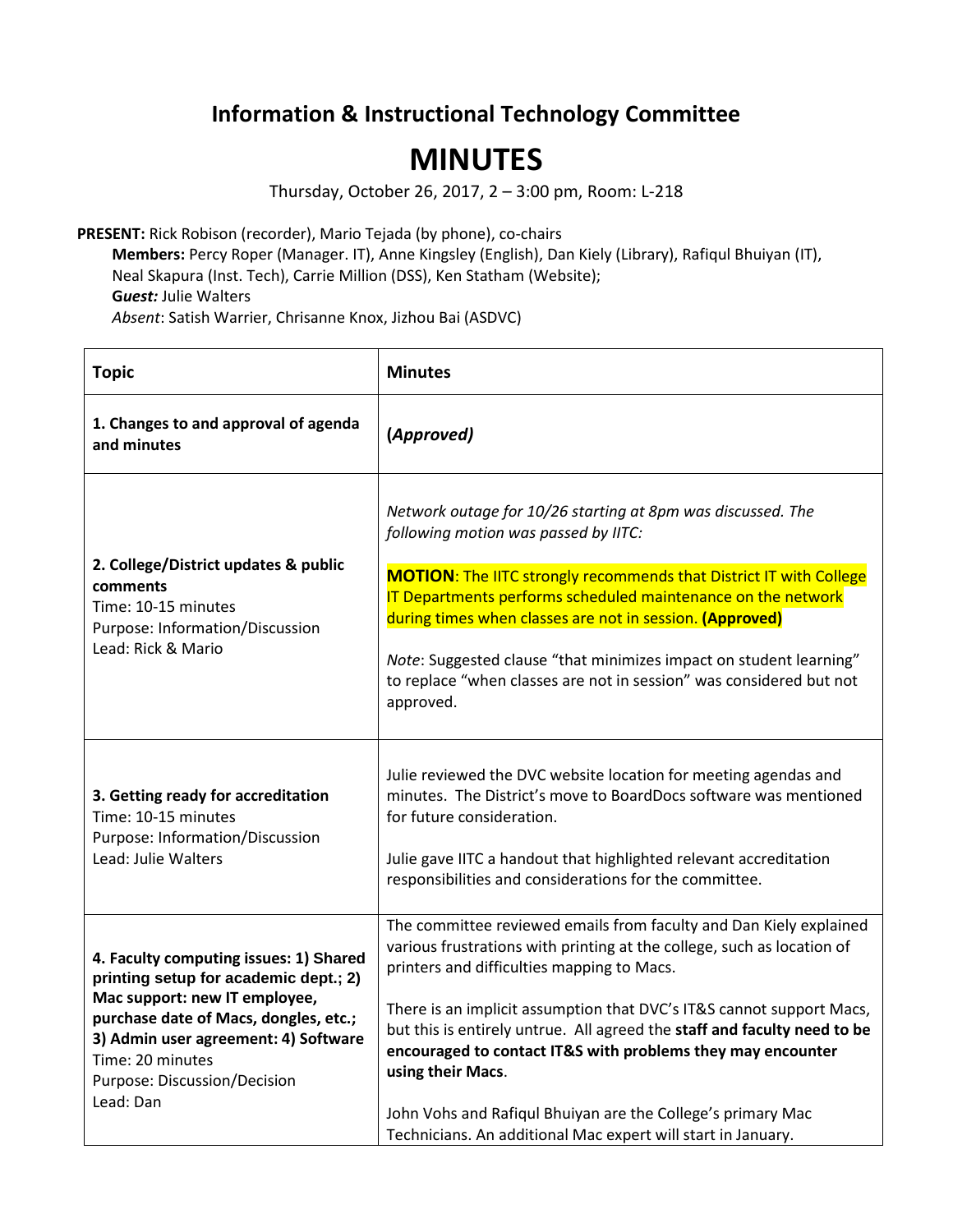If faculty require another Konica (multi-function printer) they need to request this through their Dean who will go through VPA John Nahlen. Faculty may also put request into Program Review after consulation with Dean. Departments need to identify a location.

A long conversation ensued on the continuing issue with dongles (A/V adapters) for Macs. Percy outline some of the problems with various Mac models requiring different dongles and the difficulty of establishing a timeframe for College purchasing of dongles. Mario shared a recommended multi-use VGA and HDMI dongle.

The IITC agreed on the following motion:

**MOTION:** IITC recommends that all faculty who received a new College-issued Macintosh computer in the Fall 2017 term and going forward receive an A/V adapter with VGA and HDMI output that functions with DVC's classroom projectors. Faculty will only qualify for one A/V adapter per computer during each refresh cycle. (**Approved**)

A discussion ensued related to the "administrator rights" and the difficulty in the process for faculty to obtain these rights. Discussion touched on security needs/requirements versus flexibility needed to innovate and teach creatively. It was noted that the current admin rights form requires a Dean and VP's signature. Many believed the VP should not be required. Further discussion with Deans and VP are necessary.

As an information item, the current IT&S's Service Level Agreement (SLA) states:

## **Access rights**

Employees are given access rights as a "Power User." If a user wishes to be approved as an "Administrator" for the college-owned desk or laptop provided for their use, the user must sign a statement accepting responsibility for the legal ownership and use of software other than that installed by Campus IT. Additionally, the user will take on the ownership/responsibility to ensure the operating system software is functioning properly and the computer is free of viruses, spyware and adware.